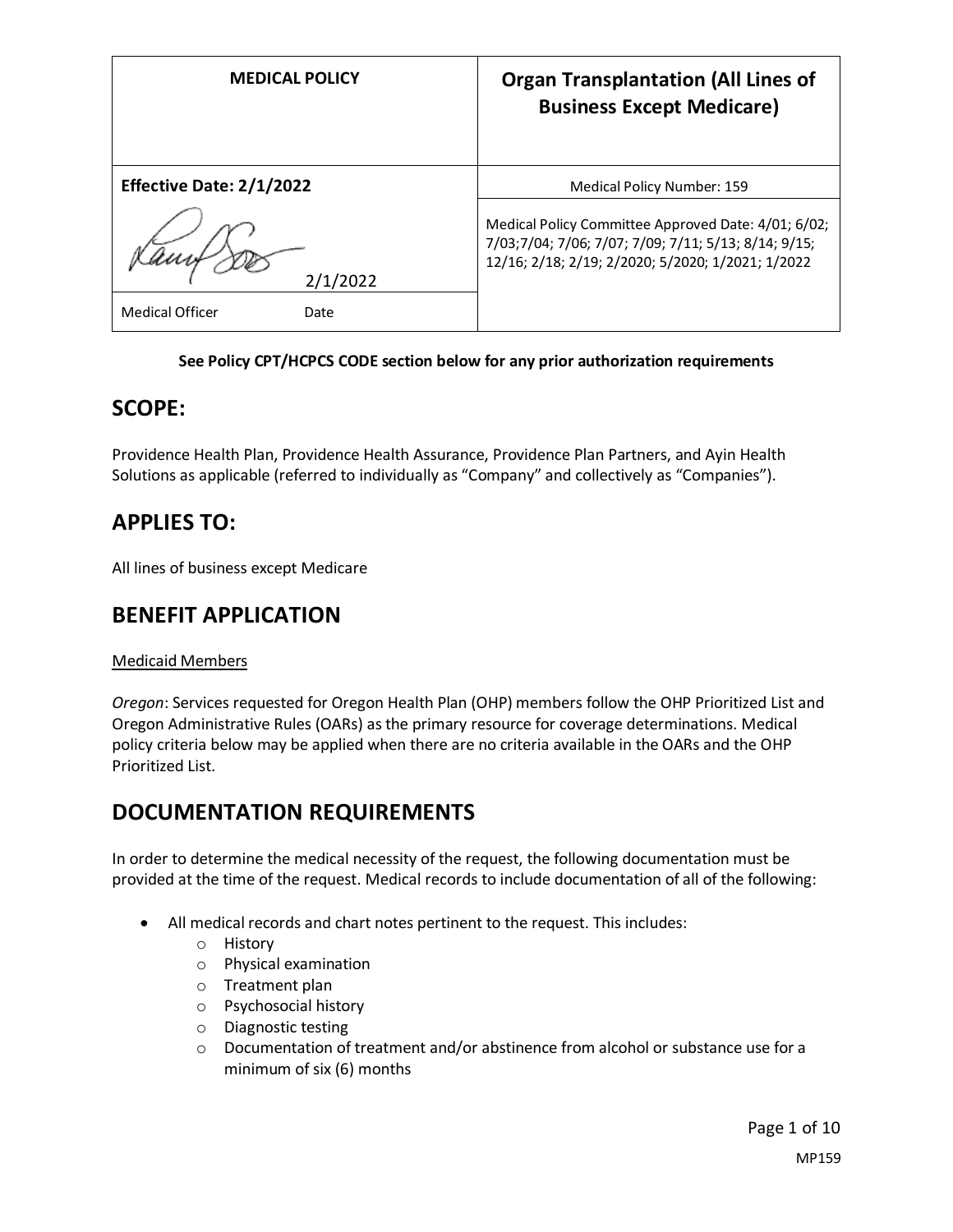Note: The Plan may request an additional medical assessment as well as a conference session with the patient and family to discuss benefits and psycho-social support systems available to maintain life-long post-transplant care.

# **POLICY CRITERIA**

The following organ transplants are addressed in this policy: (see below for organ-specific medical necessity criteria)

- **[Heart transplantation](#page-2-0)**
- [Heart/lung transplantation](#page-2-1)
- [Single/double lung transplantation](#page-2-2)
- [Liver transplantation](#page-3-0)
- [Kidney transplantation](#page-3-1)
- [Simultaneous pancreas and kidney transplantation/](#page-3-2)[Pancreas after kidney transplants](#page-3-2)
- [Intestinal transplantation](#page-4-0) (alone, combined liver-intestinal, and multivesicular [stomach,
- duodenum, pancreas, liver, and intestine])
- [Corneal transplantation](#page-4-1)

### **General Transplant Candidacy Criteria**

- I. Organ transplantation may be considered **medically necessary and covered** when the following criteria are met (A.-D.):
	- A. Member meets **at least one** of the following (1. or 2.) criteria:
		- 1. BMI of lesser or equal to 35.0 **or**
		- 2. BMI between 35.1 and 39.9 may be considered on an individual basis if:
			- a. The member's condition is eminently life threatening without transplant; **or**
			- b. No other health conditions other than their end-stage organ disease and no cardiac risk factors including:
				- i. high cholesterol; **or**
				- ii. elevated triglycerides; **or**
				- iii. hypertension, type 2 diabetes; **or**
				- iv. other factors revealed in cardiac testing; **and**
	- B. Member meets **at least one** of the following (1. or 2.) criteria:
		- 1. Is a non-smoker; **or**
		- 2. Current and/or recent smokers (i.e. within the past year) have ceased smoking for at least 4 weeks prior to transplant and are willing to refrain from smoking after surgery for 3 months. (Note: To ensure compliance, laboratory testing will be required at Medical Director discretion); **and**
	- C. If applicable, documentation of treatment and/or abstinence from alcohol or substance use for a minimum of six (6) months. Evaluation for transplant may begin if member is actively participating in a treatment program; **and**
	- D. Organ transplantation must be performed at an approved transplant facility (see Policy [Guidelines](#page-5-0) for approved transplant facilities).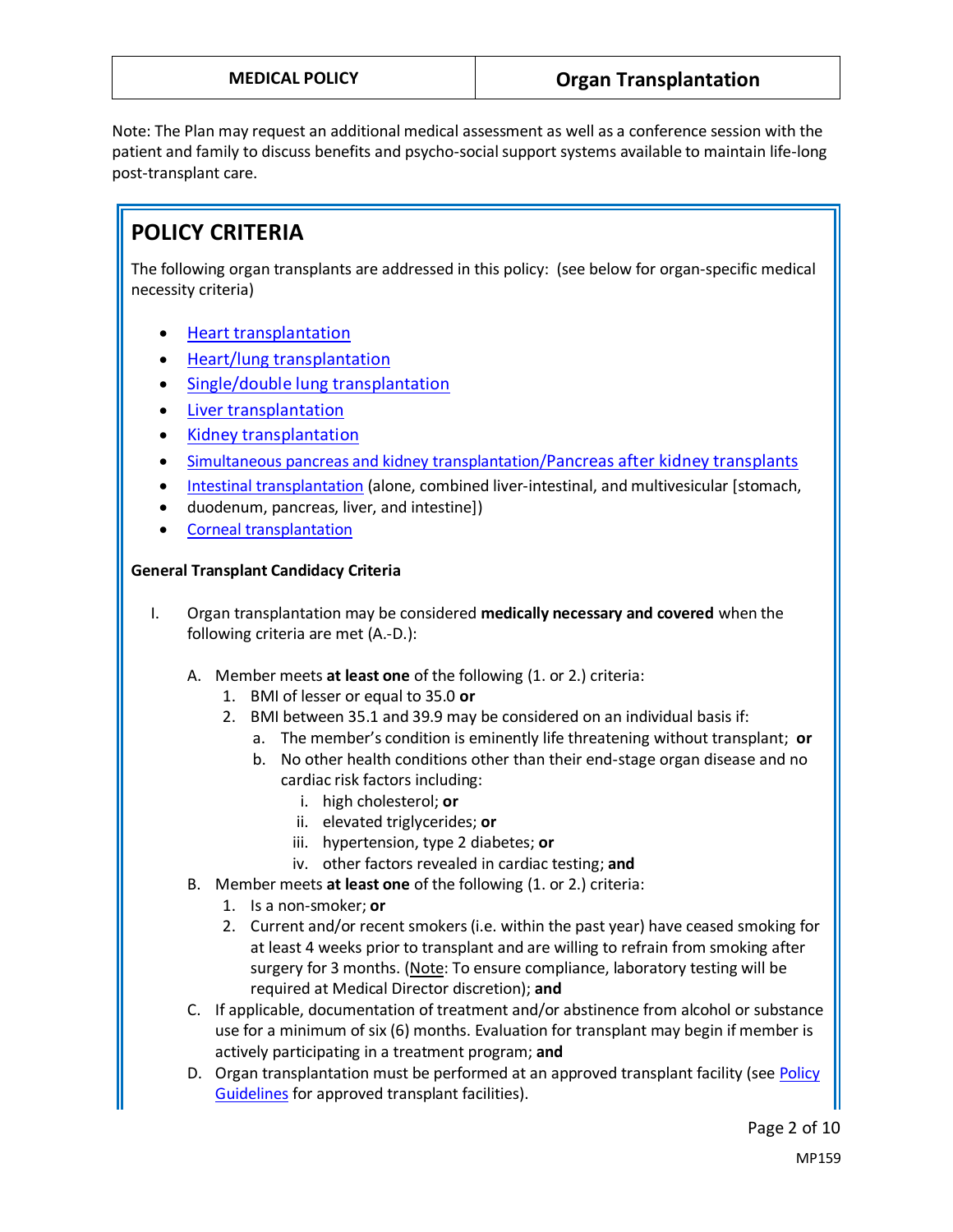II. Organ transplantation is considered **not medically necessary and not covered** when criterion I.(A.-D.) is not met.

#### **Organ Specific Criteria**

#### <span id="page-2-0"></span>Heart Transplant

- III. Heart transplant may be considered **medically necessary and covered** in members with end-stage myocardial failure (NYHA - Class 4 failures or rapidly progressive [over months] NYHA Class III) who meet **all** of the following criteria (A.-C.):
	- A. Criteria I.A.-D. above is met; **and**
	- B. Failed medical management; **and**
	- C. Have no other end-stage disease or severe disease process that would compromise the success of the heart transplant.

Note:See Providence Health Plan (PHP) medical policy: Cardiac: Ventricular Assist Devices (VAD/LVAD) and Artificial Heart (Biventricular) Devices for criteria regarding artificial hearts and related devices.

#### <span id="page-2-1"></span>Heart/Lung Transplant

- IV. A heart/lung transplant may be **medically necessary and covered** when **all** the following criteria are met (A.-C.):
	- A. Criteria I.A.-D. above is met; **and**
	- B. Member has end-stage pulmonary and pulmonary vascular disease with associated heart failure; **and**
	- C. No other form of medical/surgical therapy offers the prospect of extended survival. Examples of end-stage conditions may include, but are not limited to:
		- 1. Primary pulmonary hypertension; **or**
		- 2. Eisenmenger's Syndrome (ASD, VAS, PA, TRUNCUS, other complex anomalies) ; **or**
		- 3. Pulmonary hypertension secondary to thromboembolic disease; **or**
		- 4. Cardiomyopathy with pulmonary hypertension; **or**
		- 5. Congenital abnormalities such as univentricular heart with pulmonary atresia; **or**
		- 6. Cystic fibrosis with severe irreversible end-stage pulmonary disease.

#### <span id="page-2-2"></span>Single/Double Lung Transplant

- V. A single or double lung transplant may be **medically necessary and covered** when **all** of the following criteria are met (A.-D.):
	- A. Criteria I.A.-D. above is met; **and**
	- B. Poor prognosis is expected without a transplant as a result of insufficient pulmonary functional status; **and**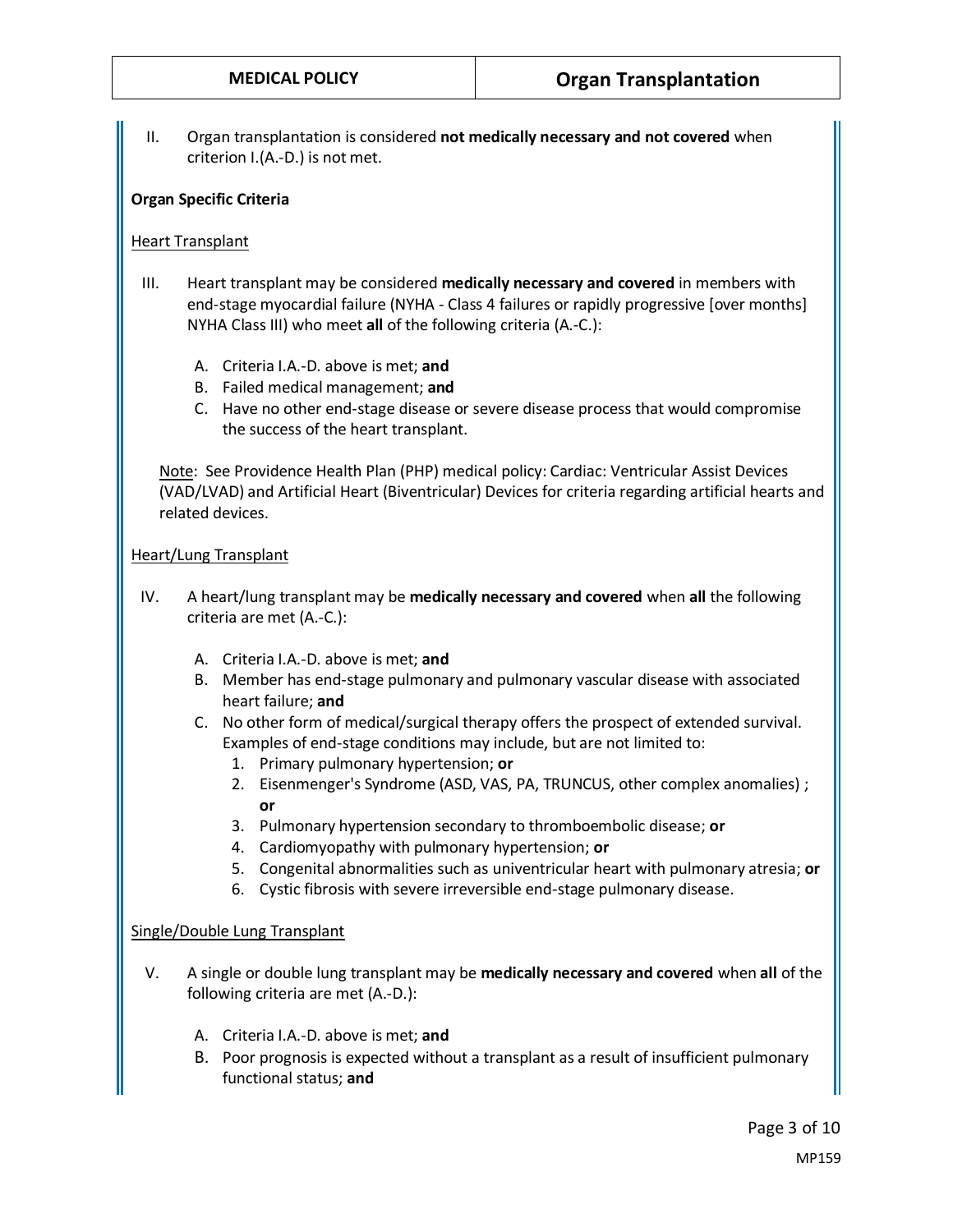C. All alternative, medically accepted treatments, comparable to transplant, have been tried and/or considered; **and**

D. For pediatric patients, requests for transplant services for pediatric members suffering from early cardio-pulmonary disease may be approved before attempting alternative treatments if medical evidence suggests an early date of transplant is likely to improve outcome. Examples may include, but are not limited to the following:

- 1. Fibrotic lung disease; **or**
- 2. Pulmonary hypertension with reversible RV function; **or**
- 3. Alpha 1-Antitrypsin deficiency; **or**
- 4. Emphysema; **or**
- 5. Cystic Fibrosis; **or**
- 6. Interstitial pulmonary disease; **or**
- 7. Idiopathic pulmonary hypertension.

#### <span id="page-3-0"></span>Liver Transplant

- VI. Liver transplantation may be **medically necessary and covered** when **all** of the following criteria are met (A.-C.):
	- A. Criteria I.A.-D. above is met; **and**
	- B. Member has end-stage irreversible liver disease; **and**
	- C. No medical or surgical alternatives to transplantation are available. Examples may include but are not limited to:
		- 1. Primary biliary cirrhosis; **or**
		- 2. Alcoholic cirrhosis (documentation of successful treatment and/or substance use for a minimum of six (6) months) and agreement for ongoing random drug screens; **or**
		- 3. Post-hepatic cirrhosis, hepatitis B surface antigen negative; **or**
		- 4. Primary sclerosing cholangitis; **or**
		- 5. Hepatocellular carcinoma (HCC) when Milan Criteria is met. Milan Criteria = solitary tumor ≤ 5 cm or ≤ 3 lesions none > 3 cm; **or**
		- 6. Biliary atresia.

#### <span id="page-3-1"></span>Kidney Transplant

- VII. Kidney transplantation may be **medically necessary and covered** when **all** of the following criteria are met (A.-C.):
	- A. Criteria I.A.-D. above is met; **and**
	- B. Member has documented end-stage renal disease; **and**
	- C. For patients not yet on dialysis, glomerular filtration rate must be <20, consistent with UNOS listing criteria.

<span id="page-3-2"></span>Simultaneous Pancreas and Kidney Transplantation and Pancreas after Kidney Transplant (PAK)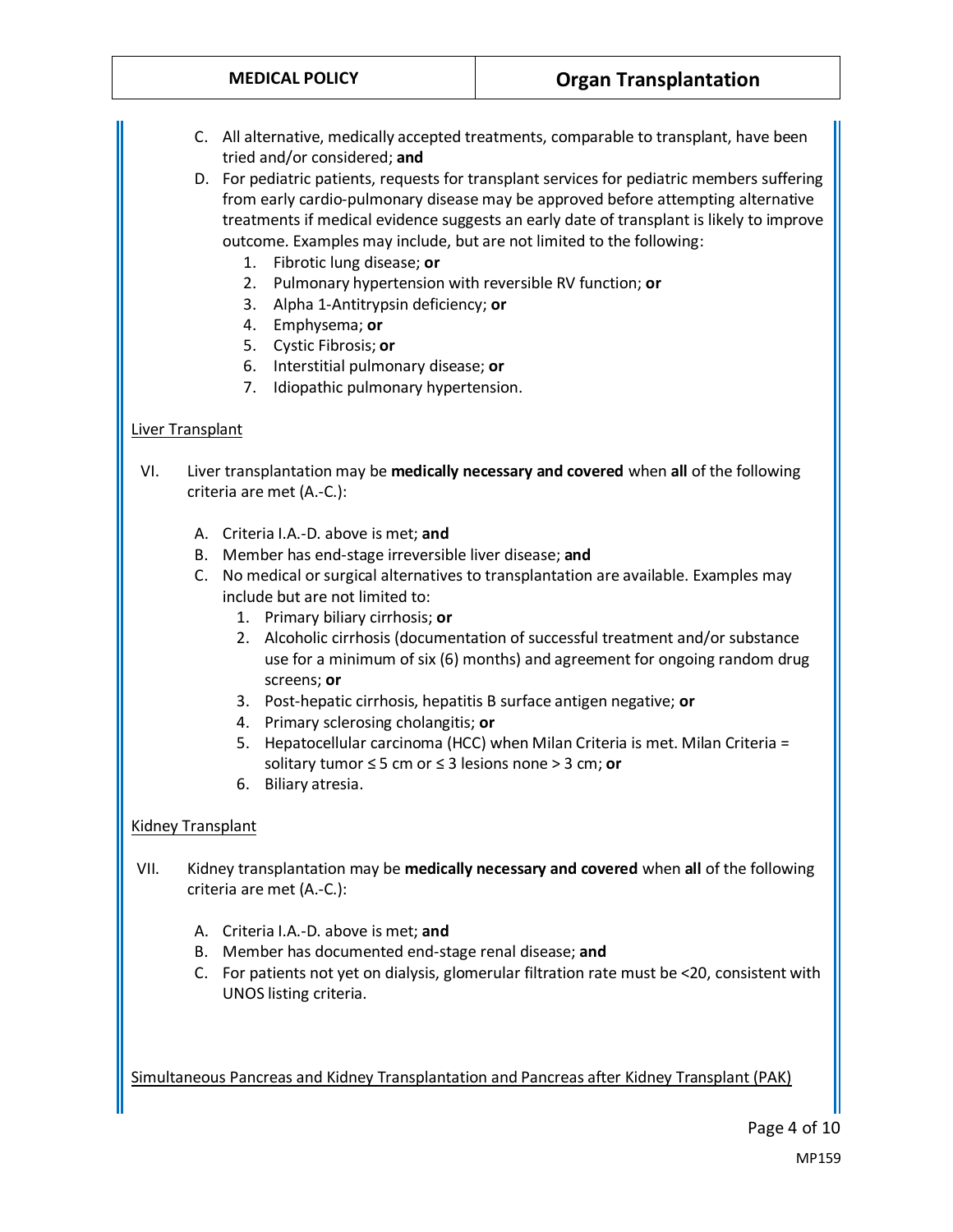## **MEDICAL POLICY Organ Transplantation**

- VIII. Simultaneous pancreas and kidney transplantation and pancreas after kidney transplant (PAK) may **be medically necessary and covered** when **all** the following criteria are met (A.- C.):
	- A. Criteria I.A.-D. above is met; **and**
	- B. Member has insulin dependent type I diabetes (confirmed through c-peptide test); **and**
	- C. Member has end-stage renal failure or non-uremic renal dysfunction.

#### <span id="page-4-0"></span>Intestinal Transplant

- IX. An intestinal transplant may be **medically necessary and covered** when **all** of the following criteria are met (A.-C.):
	- A. Criteria I.A.-D. above is met; **and**
	- B. Member has failed total parenteral nutrition (TPN) due to liver failure, thrombosis, or frequency of infection and dehydration; **and**
	- C. **At least one** of the following (1.-4.) clinical situations is met:
		- 1. Impending or overt liver failure due to TPN induced liver injury; **or**
		- 2. Thrombosis of the major central venous channels; jugular, subclavian, and femoral veins; **or**
		- 3. Frequent episodes (two or more) of line infection and sepsis; **or**
		- 4. Frequent episodes of severe dehydration despite intravenous fluid supplement in addition to TPN.

### <span id="page-4-1"></span>Corneal Transplant

- X. Corneal transplant may be **medically necessary and covered** for when **all** of the following criteria are met (A.-C.):
	- A. Criteria I.A.-D. above is met; **and**
	- B. Member has an indication which obstructs vision, including but not limited to external eye diseases which causes damage to the cornea such as:
		- 1. Trauma; **or**
		- 2. Infection; **or**
		- 3. Scarring; **and**
	- C. There is no other vision problem or disease process within the eye that would prevent a successful transplantation.

## **POLICY GUIDELINES**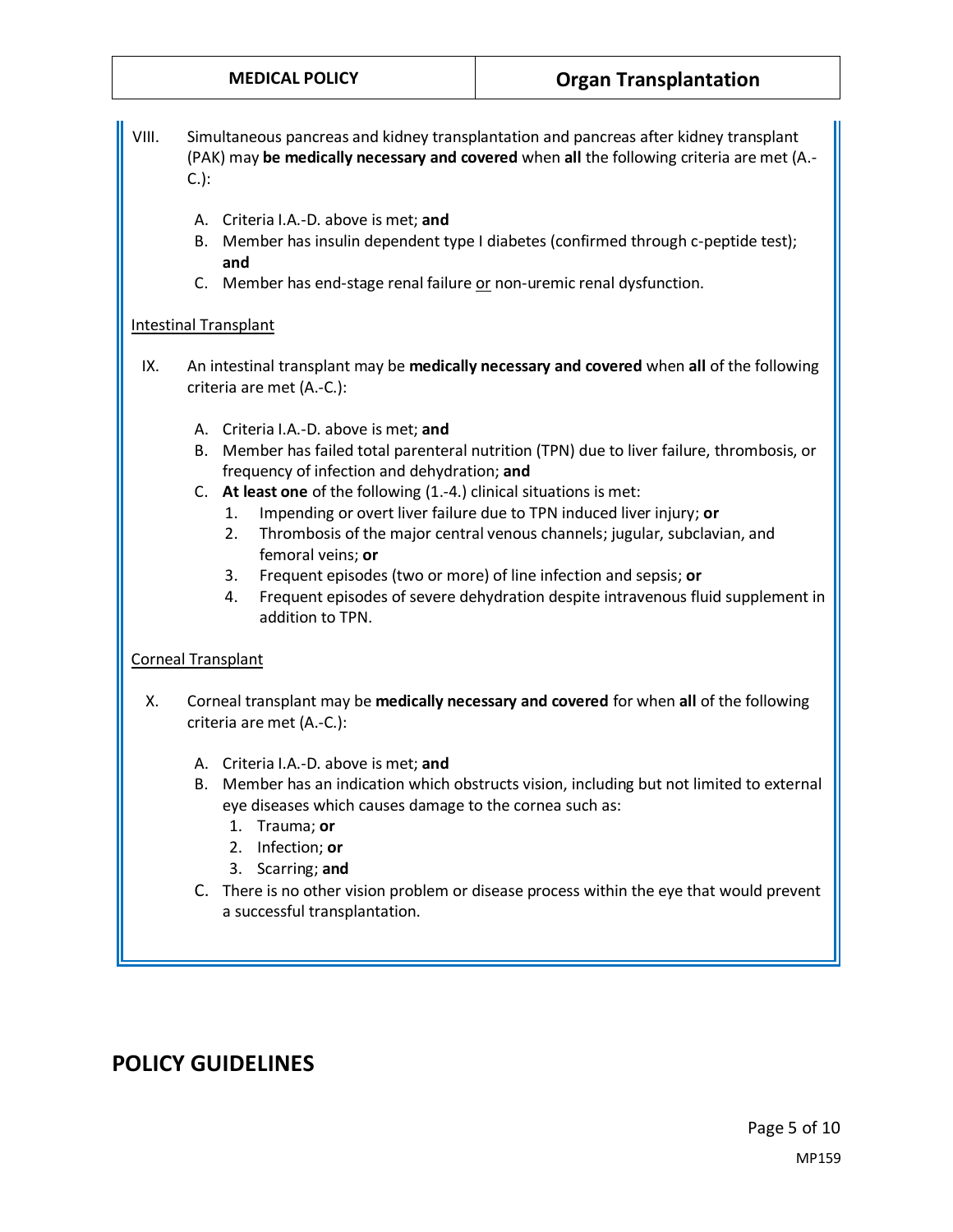#### <span id="page-5-0"></span>Approved Transplant Facilities

- Center of Excellence (COE)/Blue Distinction Center for Transplants (BDCT);
- A Providence Health Plan (PHP) approved facility (PHP has negotiated a contract, either directly or through a participating transplant network)

# **CPT/HCPCS CODES**

| <b>All Lines of Business Except Medicare</b> |                                                                                             |
|----------------------------------------------|---------------------------------------------------------------------------------------------|
|                                              | <b>Prior Authorization Required</b>                                                         |
| 32850                                        | Donor pneumonectomy(s) (including cold preservation), from cadaver donor                    |
| 32851                                        | Lung transplant, single; without cardiopulmonary bypass                                     |
| 32852                                        | Lung transplant, single; with cardiopulmonary bypass                                        |
|                                              | Lung transplant, double (bilateral sequential or en bloc); without cardiopulmonary          |
| 32853                                        | bypass                                                                                      |
| 32854                                        | Lung transplant, double (bilateral sequential or en bloc); with cardiopulmonary bypass      |
|                                              | Backbench standard preparation of cadaver donor lung allograft prior to transplantation,    |
|                                              | including dissection of allograft from surrounding soft tissues to prepare pulmonary        |
| 32855                                        | venous/atrial cuff, pulmonary artery, and bronchus; unilateral                              |
|                                              | Backbench standard preparation of cadaver donor lung allograft prior to transplantation,    |
|                                              | including dissection of allograft from surrounding soft tissues to prepare pulmonary        |
| 32856                                        | venous/atrial cuff, pulmonary artery, and bronchus; bilateral                               |
|                                              | Removal of a total replacement heart system (artificial heart) for heart transplantation    |
| 33929                                        | (List separately in addition to code for primary procedure)                                 |
| 33930                                        | Donor cardiectomy-pneumonectomy (including cold preservation)                               |
|                                              | Backbench standard preparation of cadaver donor heart/lung allograft prior to               |
|                                              | transplantation, including dissection of allograft from surrounding soft tissues to prepare |
| 33933                                        | aorta, superior vena cava, inferior vena cava, and trachea for implantation                 |
| 33935                                        | Heart-lung transplant with recipient cardiectomy-pneumonectomy                              |
| 33940                                        | Donor cardiectomy (including cold preservation)                                             |
|                                              | Backbench standard preparation of cadaver donor heart allograft prior to                    |
|                                              | transplantation, including dissection of allograft from surrounding soft tissues to prepare |
|                                              | aorta, superior vena cava, inferior vena cava, pulmonary artery, and left atrium for        |
| 33944                                        | implantation                                                                                |
| 33945                                        | Heart transplant, with or without recipient cardiectomy                                     |
| 44133                                        | Donor enterectomy (including cold preservation), open; partial, from living donor           |
| 44136                                        | Intestinal allotransplantation; from living donor                                           |
| 47133                                        | Donor hepatectomy (including cold preservation), from cadaver donor                         |
|                                              | Liver allotransplantation; orthotopic, partial or whole, from cadaver or living donor, any  |
| 47135                                        | age                                                                                         |
|                                              | Donor hepatectomy (including cold preservation), from living donor; left lateral segment    |
| 47140                                        | only (segments II and III)                                                                  |
|                                              | Donor hepatectomy (including cold preservation), from living donor; total left lobectomy    |
| 47141                                        | (segments II, III and IV)                                                                   |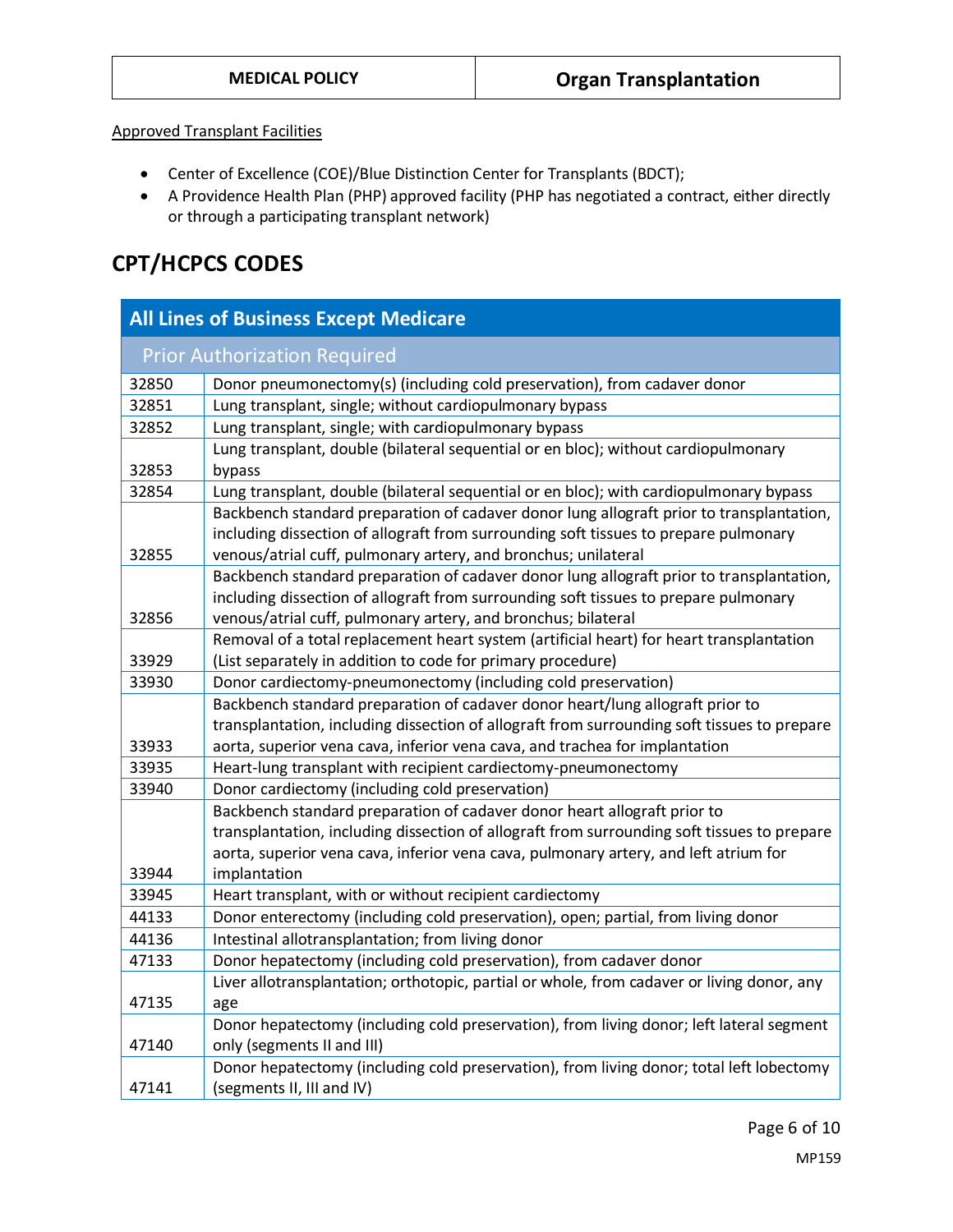|       | Donor hepatectomy (including cold preservation), from living donor; total right                                                    |
|-------|------------------------------------------------------------------------------------------------------------------------------------|
| 47142 | lobectomy (segments V, VI, VII and VIII)                                                                                           |
|       | Backbench standard preparation of cadaver donor whole liver graft prior to                                                         |
|       | allotransplantation, including cholecystectomy, if necessary, and dissection and removal                                           |
|       | of surrounding soft tissues to prepare the vena cava, portal vein, hepatic artery, and                                             |
| 47143 | common bile duct for implantation; without trisegment or lobe split                                                                |
|       | Backbench standard preparation of cadaver donor whole liver graft prior to                                                         |
|       | allotransplantation, including cholecystectomy, if necessary, and dissection and removal                                           |
|       | of surrounding soft tissues to prepare the vena cava, portal vein, hepatic artery, and                                             |
|       | common bile duct for implantation; with trisegment split of whole liver graft into 2                                               |
|       | partial liver grafts (ie, left lateral segment [segments II and III] and right trisegment                                          |
| 47144 | [segments I and IV through VIII])                                                                                                  |
|       | Backbench standard preparation of cadaver donor whole liver graft prior to                                                         |
|       | allotransplantation, including cholecystectomy, if necessary, and dissection and removal                                           |
|       | of surrounding soft tissues to prepare the vena cava, portal vein, hepatic artery, and                                             |
|       | common bile duct for implantation; with lobe split of whole liver graft into 2 partial liver                                       |
| 47145 | grafts (i.e., left lobe (segments II, III, and IV) and right lobe (segments I, V through VIII))                                    |
|       | Backbench reconstruction of cadaver or living donor liver graft prior to                                                           |
| 47146 | allotransplantation; venous anastomosis, each                                                                                      |
|       | Backbench reconstruction of cadaver or living donor liver graft prior to                                                           |
| 47147 | allotransplantation; arterial anastomosis, each                                                                                    |
| 48550 | Donor pancreatectomy (including cold preservation), with or without duodenal segment<br>for transplantation                        |
|       |                                                                                                                                    |
|       |                                                                                                                                    |
|       | Backbench standard preparation of cadaver donor pancreas allograft prior to                                                        |
|       | transplantation, including dissection of allograft from surrounding soft tissues,                                                  |
|       | splenectomy, duodenotomy, ligation of bile duct, ligation of mesenteric vessels, and Y-                                            |
|       | graft arterial anastomoses from iliac artery to superior mesenteric artery and to splenic                                          |
| 48551 | artery                                                                                                                             |
| 48552 | Backbench reconstruction of cadaver donor pancreas allograft prior to transplantation,                                             |
| 48554 | venous anastomosis, each                                                                                                           |
| 48556 | Transplantation of pancreatic allograft                                                                                            |
|       | Removal of transplanted pancreatic allograft<br>Donor nephrectomy (including cold preservation); from cadaver donor, unilateral or |
| 50300 | bilateral                                                                                                                          |
| 50320 | Donor nephrectomy (including cold preservation); open, from living donor                                                           |
|       | Backbench standard preparation of cadaver donor renal allograft prior to                                                           |
|       | transplantation, including dissection and removal of perinephric fat, diaphragmatic and                                            |
|       | retroperitoneal attachments, excision of adrenal gland, and preparation of ureter(s),                                              |
| 50323 | renal vein(s), and renal artery(s), ligating branches, as necessary                                                                |
|       | Backbench standard preparation of living donor renal allograft (open or laparoscopic)                                              |
|       | prior to transplantation, including dissection and removal of perinephric fat and                                                  |
| 50325 | preparation of ureter(s), renal vein(s), and renal artery(s), ligating branches, as necessary                                      |
|       | Backbench reconstruction of cadaver or living donor renal allograft prior to                                                       |
| 50327 | transplantation; venous anastomosis, each                                                                                          |
| 50328 | Backbench reconstruction of cadaver or living donor renal allograft prior to<br>transplantation; arterial anastomosis, each        |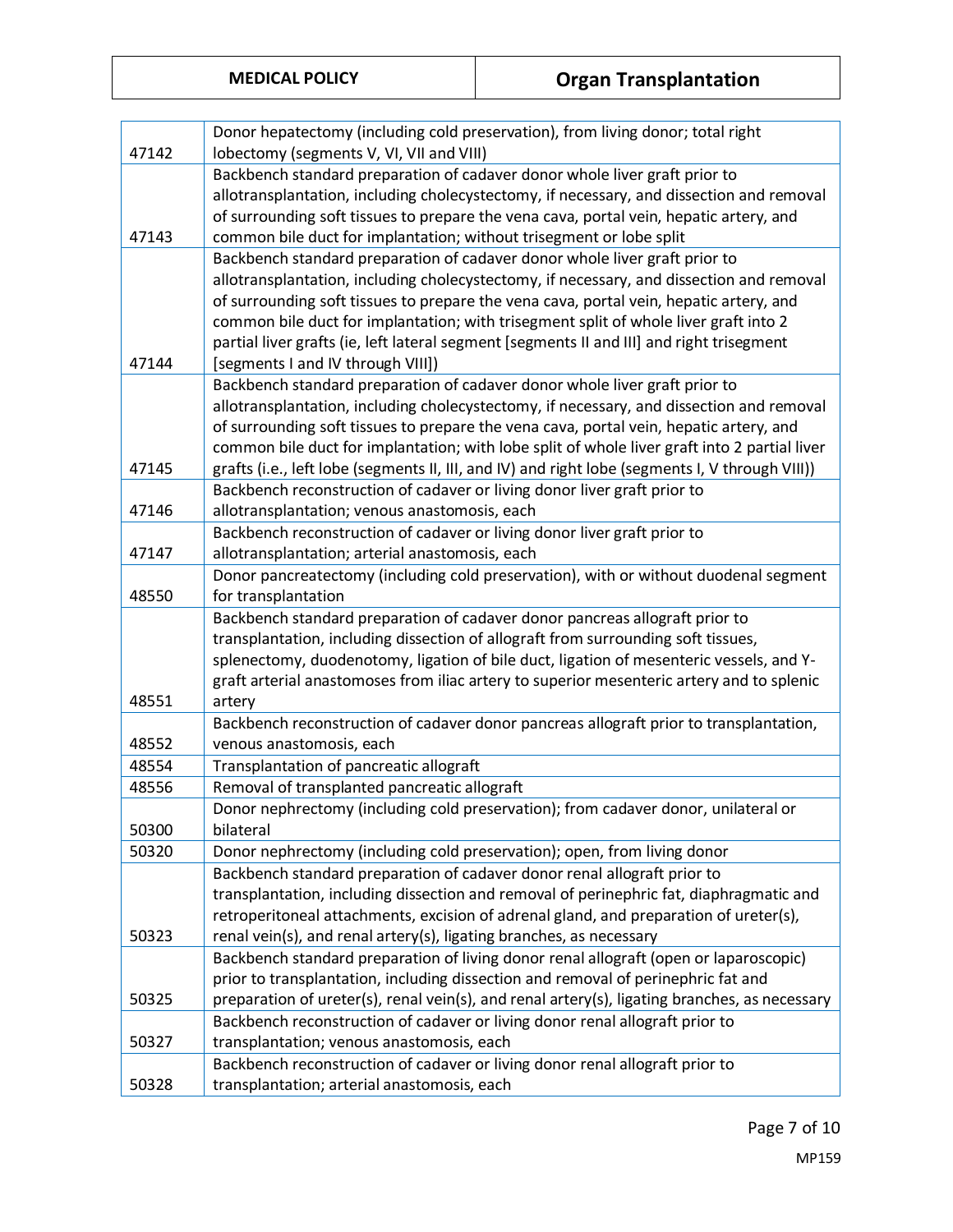|  | <b>MEDICAL POLICY</b> |  |  |
|--|-----------------------|--|--|

|                | Backbench reconstruction of cadaver or living donor renal allograft prior to                                                                                                       |
|----------------|------------------------------------------------------------------------------------------------------------------------------------------------------------------------------------|
| 50329          | transplantation; ureteral anastomosis, each                                                                                                                                        |
| 50340          | Recipient nephrectomy (separate procedure)                                                                                                                                         |
| 50360          | Renal allotransplantation, implantation of graft; without recipient nephrectomy                                                                                                    |
| 50365          | Renal allotransplantation, implantation of graft; with recipient nephrectomy                                                                                                       |
| 50370          | Removal of transplanted renal allograft                                                                                                                                            |
|                | Laparoscopy, surgical; donor nephrectomy (including cold preservation), from living                                                                                                |
| 50547          | donor                                                                                                                                                                              |
|                | Surgical preparation and cannulation of marginal (extended) cadaver donor lung(s) to ex                                                                                            |
|                | vivo organ perfusion system, including decannulation, separation from the perfusion                                                                                                |
| 0494T          | system, and cold preservation of the allograft prior to implantation, when performed                                                                                               |
|                | Initiation and monitoring marginal (extended) cadaver donor lung(s) organ perfusion                                                                                                |
|                | system by physician or qualified health care professional, including physiological and                                                                                             |
|                | laboratory assessment (eg, pulmonary artery flow, pulmonary artery pressure, left atrial                                                                                           |
|                | pressure, pulmonary vascular resistance, mean/peak and plateau airway pressure,                                                                                                    |
|                | dynamic compliance and perfusate gas analysis), including bronchoscopy and X ray when                                                                                              |
| 0495T          | performed; first two hours in sterile field                                                                                                                                        |
|                | Initiation and monitoring marginal (extended) cadaver donor lung(s) organ perfusion                                                                                                |
|                | system by physician or qualified health care professional, including physiological and<br>laboratory assessment (eg, pulmonary artery flow, pulmonary artery pressure, left atrial |
|                | pressure, pulmonary vascular resistance, mean/peak and plateau airway pressure,                                                                                                    |
|                | dynamic compliance and perfusate gas analysis), including bronchoscopy and X ray when                                                                                              |
|                | performed; each additional hour (List separately in addition to code for primary                                                                                                   |
| 0496T          | procedure)                                                                                                                                                                         |
|                |                                                                                                                                                                                    |
|                | No Prior Authorization Required                                                                                                                                                    |
| 44132          | Donor enterectomy, (including cold preservation) open; from cadaver donor                                                                                                          |
| 44135          | Intestinal allotransplantation; from cadaver donor                                                                                                                                 |
|                | Backbench standard preparation of cadaver or living donor intestine allograft prior to                                                                                             |
|                | transplantation, including mobilization and fashioning of the superior mesenteric artery                                                                                           |
| 44715          | and vein                                                                                                                                                                           |
|                | Backbench reconstruction of cadaver or living donor intestine allograft prior to                                                                                                   |
| 44720          | transplantation; venous anastomosis, each                                                                                                                                          |
|                | Backbench reconstruction of cadaver or living donor intestine allograft prior to                                                                                                   |
| 44721<br>65710 | transplantation; arterial anastomosis, each<br>Keratoplasty (corneal transplant); anterior lamellar                                                                                |
| 65730          | Keratoplasty (corneal transplant); penetrating (except in aphakia or pseudophakia)                                                                                                 |
| 65750          |                                                                                                                                                                                    |
|                |                                                                                                                                                                                    |
|                | Keratoplasty (corneal transplant); penetrating (in aphakia)                                                                                                                        |
| 65755          | Keratoplasty (corneal transplant); penetrating (in pseudophakia)                                                                                                                   |
| 65756          | Keratoplasty (corneal transplant); endothelial                                                                                                                                     |
|                | Backbench preparation of corneal endothelial allograft prior to transplantation (List                                                                                              |
| 65757          | separately in addition to code for primary procedure)                                                                                                                              |
| 65767          | Epikeratoplasty                                                                                                                                                                    |
| S2053<br>S2054 | Transplantation of small intestine, and liver allografts<br>Transplantation of multivisceral organs                                                                                |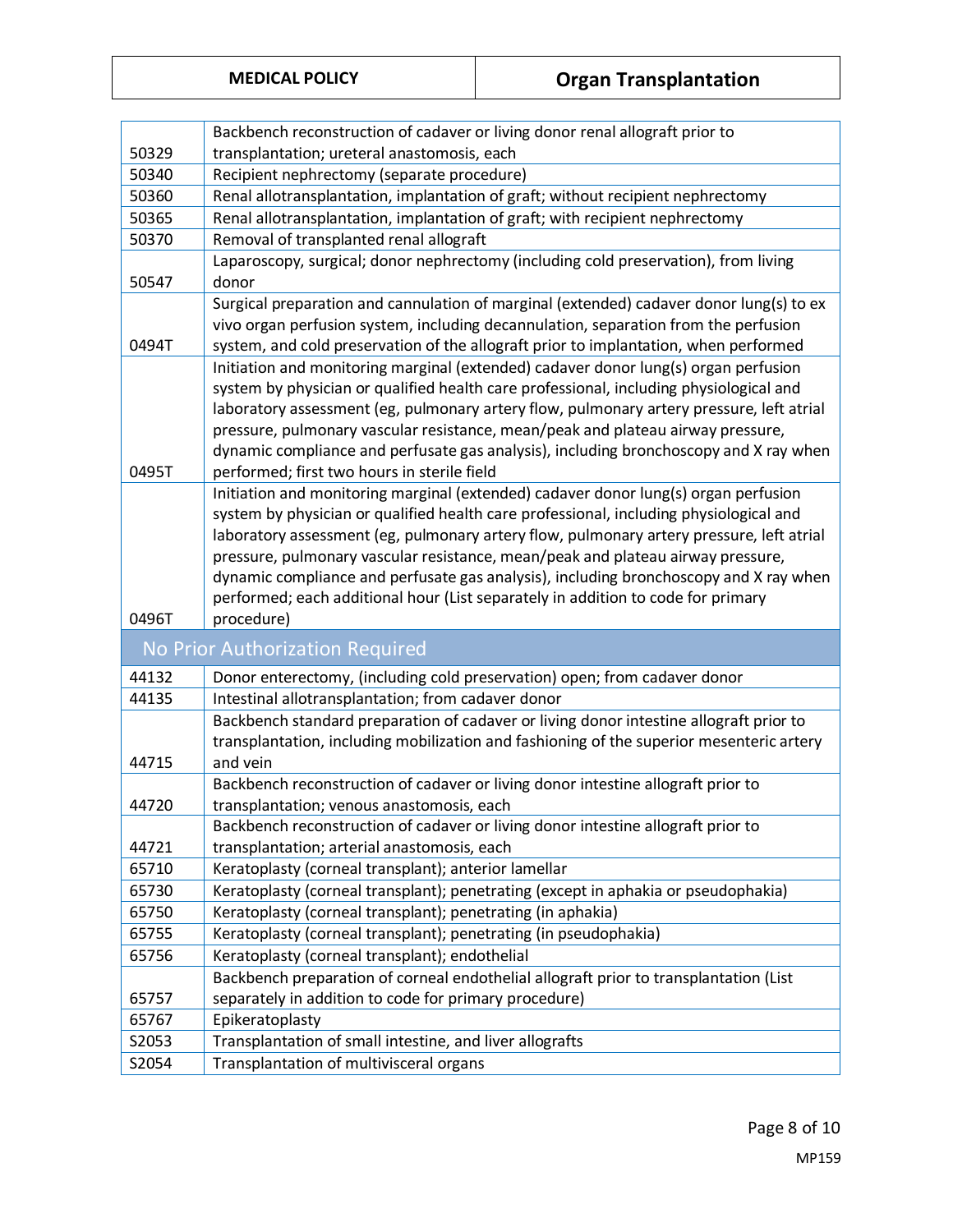| <b>MEDICAL POLICY</b> | <b>Organ Transplantation</b> |
|-----------------------|------------------------------|
|                       |                              |

| S2055 | Harvesting of donor multivisceral organs, with preparation and maintenance of<br>allografts; from cadaver donor                                                                                                                                                                                                                                                                                              |
|-------|--------------------------------------------------------------------------------------------------------------------------------------------------------------------------------------------------------------------------------------------------------------------------------------------------------------------------------------------------------------------------------------------------------------|
| S2152 | Solid organs(s), complete or segmental, single organ or combination of organs; deceased<br>or living donor(s), procurement, transplantation, and related complications; including:<br>drugs; supplies; hospitalization with outpatient follow-up; medical/surgical, diagnostic,<br>emergency, and rehabilitative services, and the number of days of pre and<br>posttransplant care in the global definition |
| V2785 | Processing, preserving and transporting corneal tissue                                                                                                                                                                                                                                                                                                                                                       |

# **DESCRIPTION**

### Transplantation

Transplantation is the grafting of living tissue from a part of one individual, the donor, to another individual, the recipient. The tissue or organ to be transplanted may be obtained from a living or nonliving donor. $<sup>1</sup>$ </sup>

### Organ Procurement

Organ procurement for transplantation is defined as those medical services necessary for the removal, preservation, transportation, and storage of an organ, marrow, or stem cells. Organ acquisition charges are considered part of organ procurement.<sup>2</sup>

# **INSTRUCTIONS FOR USE**

Company Medical Policies serve as guidance for the administration of plan benefits. Medical policies do not constitute medical advice nor a guarantee of coverage. Company Medical Policies are reviewed annually and are based upon published, peer-reviewed scientific evidence and evidence-based clinical practice guidelines that are available as of the last policy update. The Companies reserve the right to determine the application of Medical Policies and make revisions to Medical Policies at any time. Providers will be given at least 60-days' notice of policy changes that are restrictive in nature.

The scope and availability of all plan benefits are determined in accordance with the applicable coverage agreement. Any conflict or variance between the terms of the coverage agreement and Company Medical Policy will be resolved in favor of the coverage agreement.

# **REGULATORY STATUS**

### Mental Health Parity Statement

Coverage decisions are made on the basis of individualized determinations of medical necessity and the experimental or investigational character of the treatment in the individual case. In cases where medical necessity is not established by policy for specific treatment modalities, evidence not previously considered regarding the efficacy of the modality that is presented shall be given consideration to determine if the policy represents current standards of care.